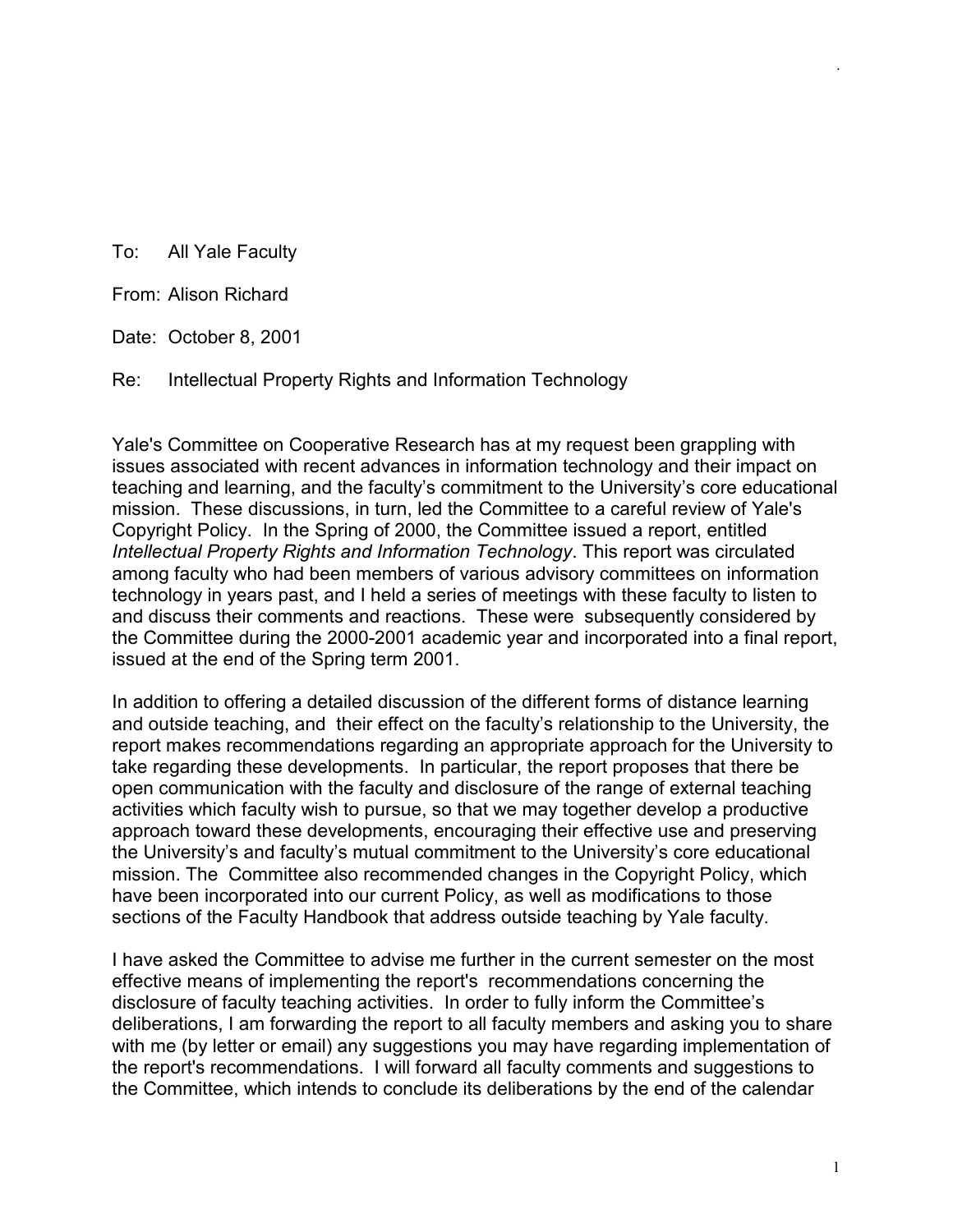year. A copy of this letter and of the report may be found at http://www.yale.edu/provost/reports/iprit.pdf

I thank you in advance for your attention to this important matter. Let me also take this opportunity to thank the members of the Committee on Cooperative Research and especially the chairs, Sharon Oster and Ian Shapiro, for their dedication and leadership in bringing this report on these challenging issues to its present form.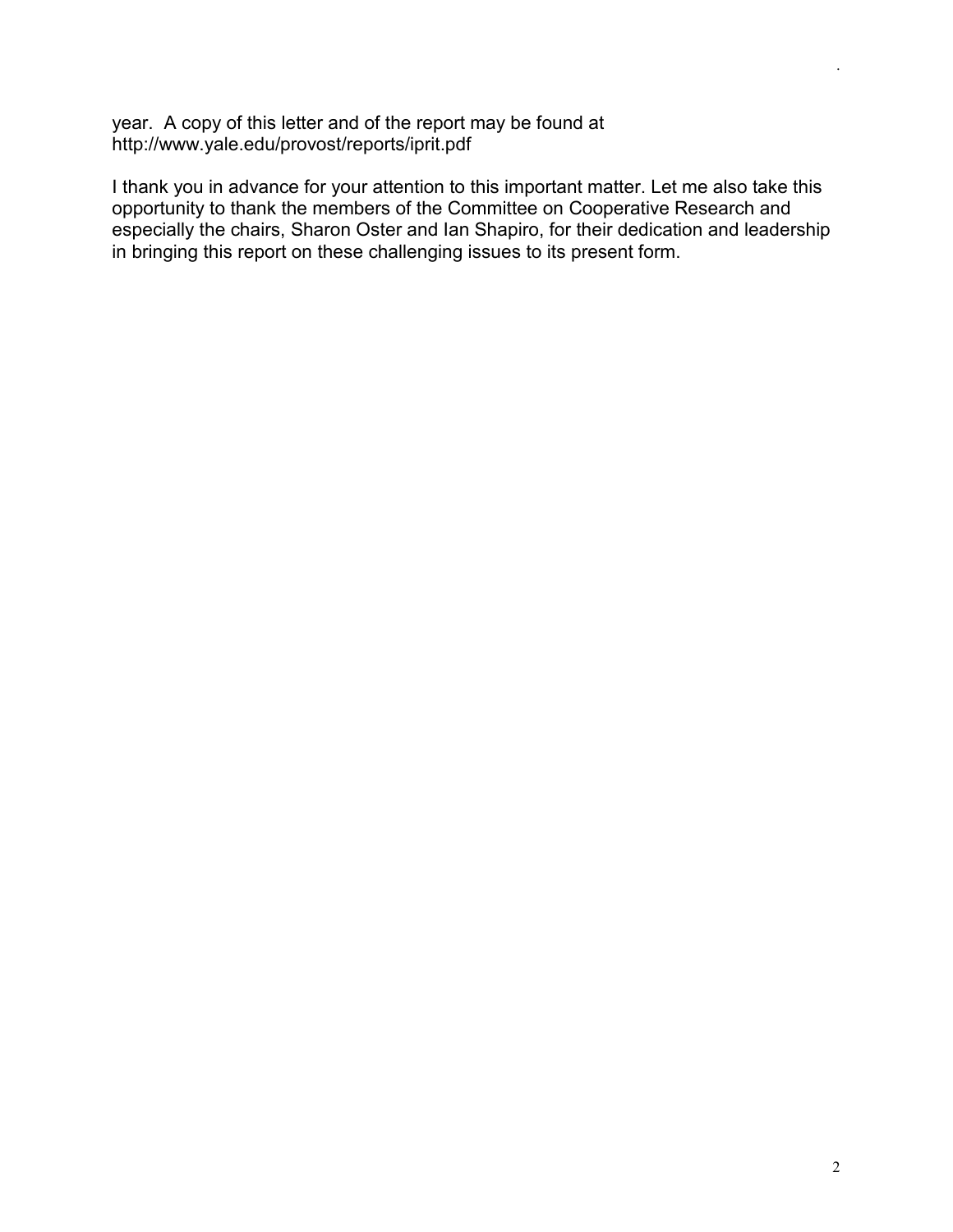## **REPORT OF THE COMMITTEE ON COOPERATIVE RESEARCH REGARDING INTELLECTUAL PROPERTY RIGHTS AND INFORMATION TECHNOLOGY**

### **September 1, 2001**

## **1999-2000 COMMITTEE MEMBERSHIP**:

IAN AYRES, Law, Chair Sub-Committee on Copyrights WILLIAM BRAINARD, Economics BENJAMIN BUNNEY, Medical School SUSAN CARNEY, General Counsel's Office, ex officio EDWARD COOKE, History of Art PIERRE HOHENBERG, Office of the Provost, ex officio JON MORROW, Medical School ANN OKERSON, Library SHARON M. OSTER, SOM, Chair ROBERT SHULMAN, MB&B MITCHELL SMOOKE, Mechanical Engineering JONATHAN SODERSTROM, Director Office of Cooperative Research, ex officio STEPHANIE SPANGLER, Office of the Provost, ex officio

#### **2000-2001 COMMITTEE MEMBERSHIP**

IAN AYRES, Law BENJAMIN BUNNEY, Medical School SUSAN CARNEY, General Counsel's Office, ex officio RICHARD EDELSON, Medical School RICHARD FLAVELL, Medical School JOHN GEANAKOPLOS, Economics ANDREW HAMILTON, Chemistry SUSAN HOCKFIELD, Dean of the Graduate School of Arts and Sciences PIERRE HOHENBERG, Office of the Provost, ex officio LAWRENCE MANLEY, English SHARON OSTER, SOM, chair, Fall 2000 ROBERT SHULMAN, MB&B IAN SHAPIRO, Political Science, Chair, Spring 2001 JON SODERSTROM, Director Office of Cooperative Research, ex officio STEPHANIE SPANGLER, Office of the Provost, ex officio RICHARD SZARY, University Library MICHAEL ZELLER, Physics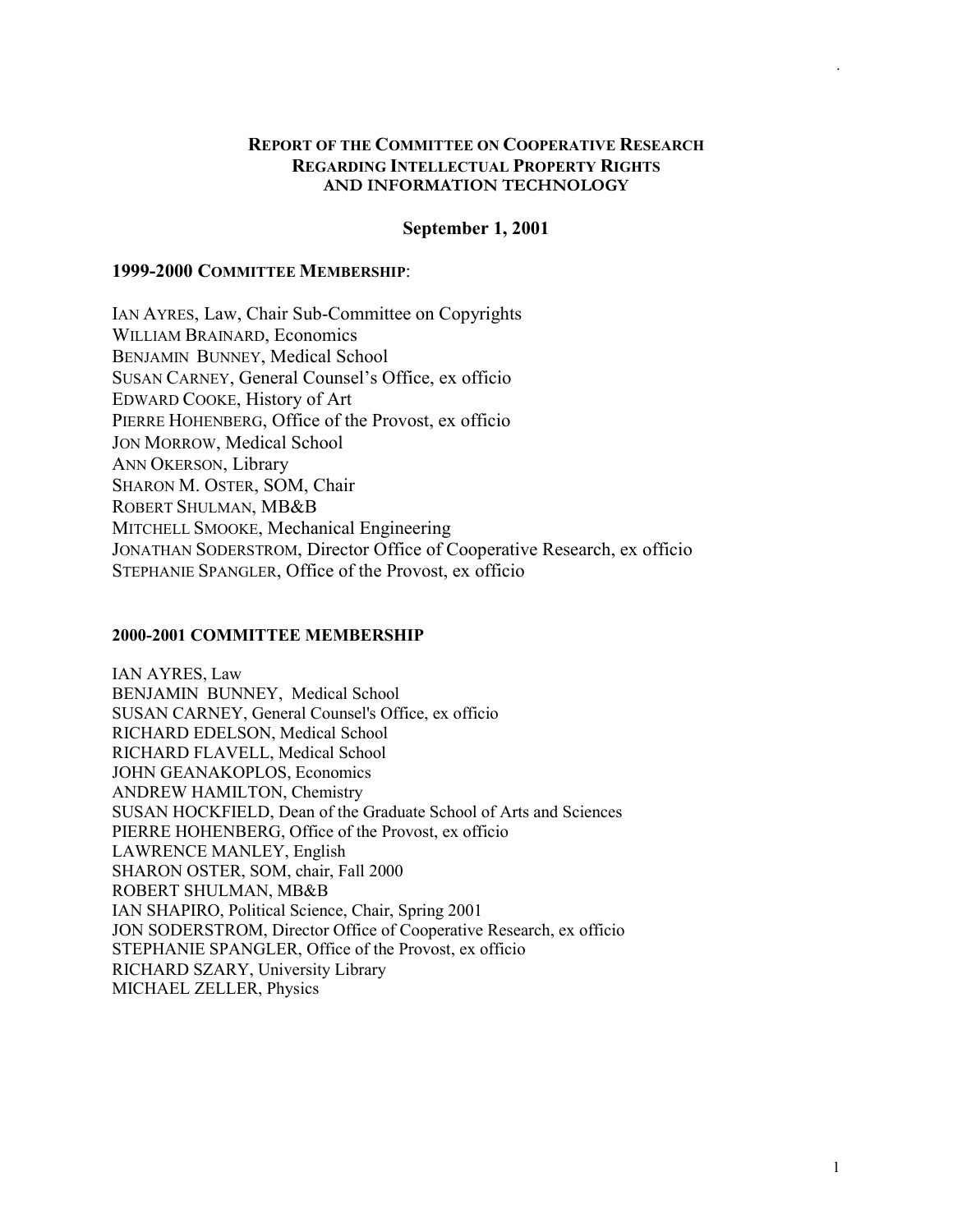#### **SECTION I: INTRODUCTION AND EXECUTIVE SUMMARY**

 In the last decade, advances in information technology have created exciting opportunities for improving teaching and learning. The Center for Media Initiatives is but one way Yale University is trying to facilitate and encourage its faculty to experiment with the use of new interactive modes of instruction and communication. At the same time, the growth of both technology and commercial opportunities in education has further complicated the oversight of the development, use and control of intellectual property in the University. The same technology that creates opportunities for faculty to improve and expand their teaching also creates challenges for universities that have a legitimate stake in the allegiance of the faculty to the institution and in the intellectual property they have helped to support. For several years, the Committee on Cooperative Research has been grappling with the complicated set of issues associated with these new modes of teaching and learning. This report represents our current thinking on appropriate University policy.

 In crafting our proposals, we have attempted to be sensitive to a number of tensions. First, while the University should encourage faculty innovations in teaching, it also has a legitimate obligation to protect the intellectual capital of the community against dilution by inappropriate levels of outside activities, as well as against those seeking a free ride on the University's investments. Second, the Committee recognizes that policies in this area coexist somewhat uncomfortably -- the Patent Policy claims ownership and control over certain faculty output, whereas the Copyright Policy yields considerable ownership rights to the faculty. Finally, the Committee has struggled to respond to the rapid pace of innovation, which has made even the definition of the new products quite difficult. In our view, the current report should be viewed very much as a work in progress.

There are at present two sets of University policies that bear on faculty involvement in new learning and teaching technologies: issues involving faculty commitments as set forth in the Faculty Handbook, and in the Policy on Conflict of Interest and Conflict of Commitment on the one hand, and the Copyright and Patent Policies on the other. It is the view of the Committee that modest revisions of policies in both these areas, coupled with judicious interpretation of their meaning, provide a reasonable framework within which to view the new distance learning issues and other interactive modes of instruction.

Current University policy, encapsulated both in the Faculty Handbook and in the policy on Conflict of Interest and Conflict of Commitment, limits the teaching which Yale faculty can do outside the University during the academic year. It is the Committee's view, which we expand in Section II of this Report, that these rules also govern faculty participation in distance learning endeavors and that the University should make its policies on that aspect of outside teaching clear and explicit. For example, in the context of modern technology, teaching via the Internet parallels teaching at another university while employed at Yale, and should be governed in the same way. [Note that we are not referring to ownership of teaching materials here, but rather to conflict of commitment in the core area of teaching]. At present, there is ample common law to inform faculty of precisely what activities "count" as conventional teaching outside of Yale (i.e. giving a course elsewhere counts, but a single seminar does not) and are thus disallowed or at least regulated. In the case of distance learning, the lines are currently less clear,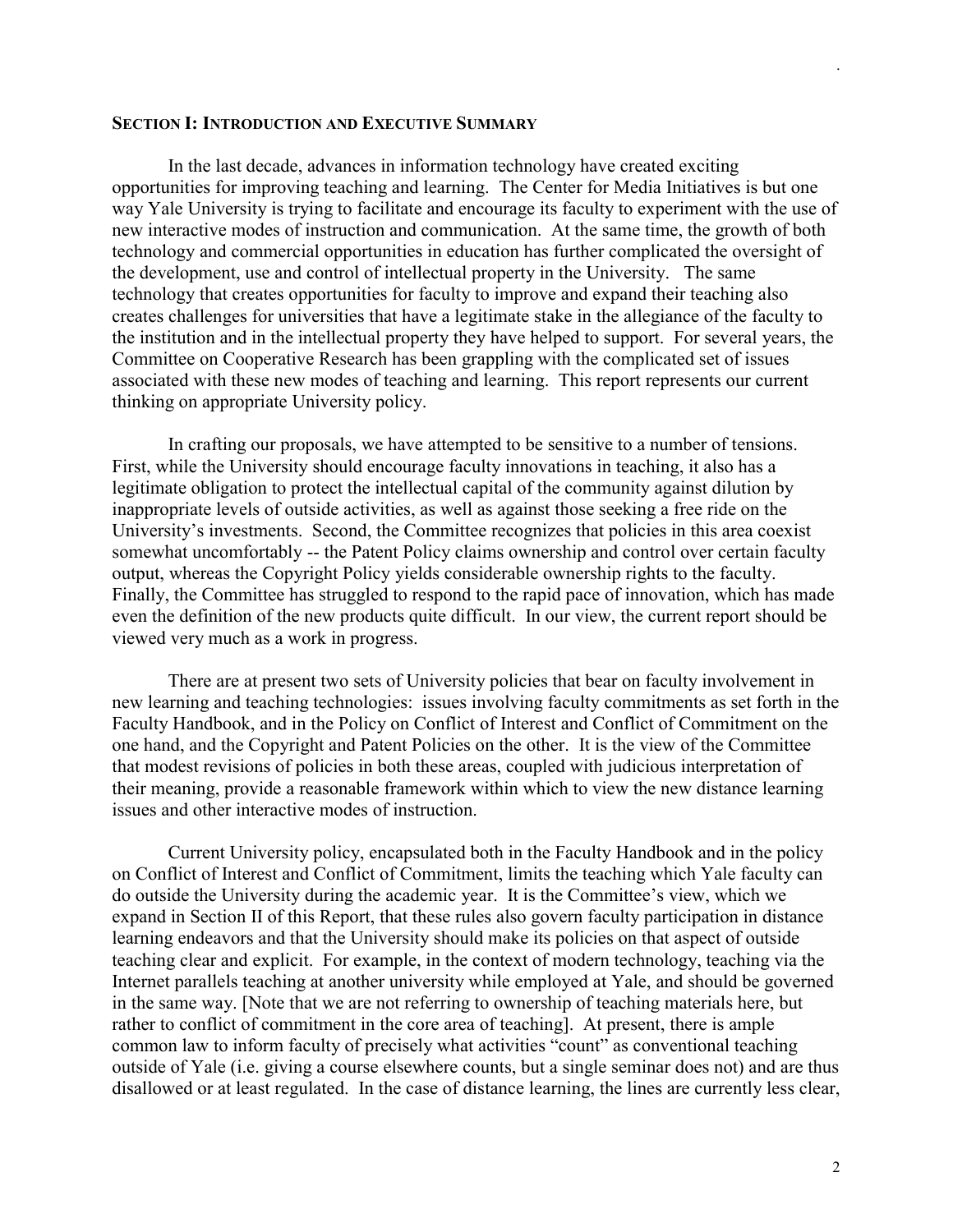often relating less to the way material is produced than to the way it is used. In the face of these blurry lines, the Committee recommends that the University be expansive in its requirements of which activities faculty should disclose, even as we recognize that many of the disclosed activities will be ones which the University seeks to encourage rather than limit. Expansive disclosure should enable the University to encourage innovations which redound to the benefit of faculty and of Yale, while limiting activities that represent clear conflicts of interest or commitment. Such disclosure can help promote the kind of true partnerships between faculty and the University envisioned by the Center for Media Initiatives and which are currently common in the sciences.

In the case of activities that the University permits and/or encourages, there may also be some copyright claim by the University over the royalties generated by the activity. In Section III of the Report we describe situations in which it might be appropriate for the University to make a copyright claim over teaching materials. At present, the Committee is of the view that, with some minor modifications, the current Copyright Policy adequately protects the ownership and royalty claims of the University and the faculty, though once again some explication of those claims would be prudent.

In sum, we propose a two-pronged approach to the issues posed by the new technological and commercial opportunities in distance learning. First, the University should open communication with the faculty, seeking broader disclosure of the range of activities which faculty seek to pursue. Such disclosure will help the University coordinate and promote efforts in interactive modes of instruction, while safeguarding its intellectual property. Second, the University should make more explicit the application of its copyright and royalty sharing rules to this area.

We turn now to a further discussion of these two policy arenas.

#### **SECTION II**: **FACULTY TEACHING CONFLICTS**

Recently, universities have become increasingly engaged with the possibilities created by "distance learning." For instruction within Yale itself, these new technologies offer possibilities of enhancing the close communication between faculty and students that is one of Yale's hallmarks. For distance learning that occurs outside of Yale, the picture becomes more complex. In some situations, interactive modes of instruction and communication directed to an outside audience create value for both the individual faculty member and for Yale itself. It is for these situations, among others, that the new Center for Media Initiatives was developed. In addition, the University has entered into a partnership (the University Alliance for Lifelong Learning) with three other institutions, to disseminate teaching materials via the Internet, initially to alumni of these institutions. However, to the extent that "virtual" forms of teaching made available outside of Yale duplicate or compete with teaching offered at the University, the unique value of a Yale education is reduced. There is in addition the risk that the commitment of the faculty to Yale will be diverted in pursuit of the revenues derived from these outside activities.

Of course, the community has long recognized the University's rights to limit faculty teaching outside of Yale. As stated in the Faculty Handbook (Sec. XI.D, p. 101):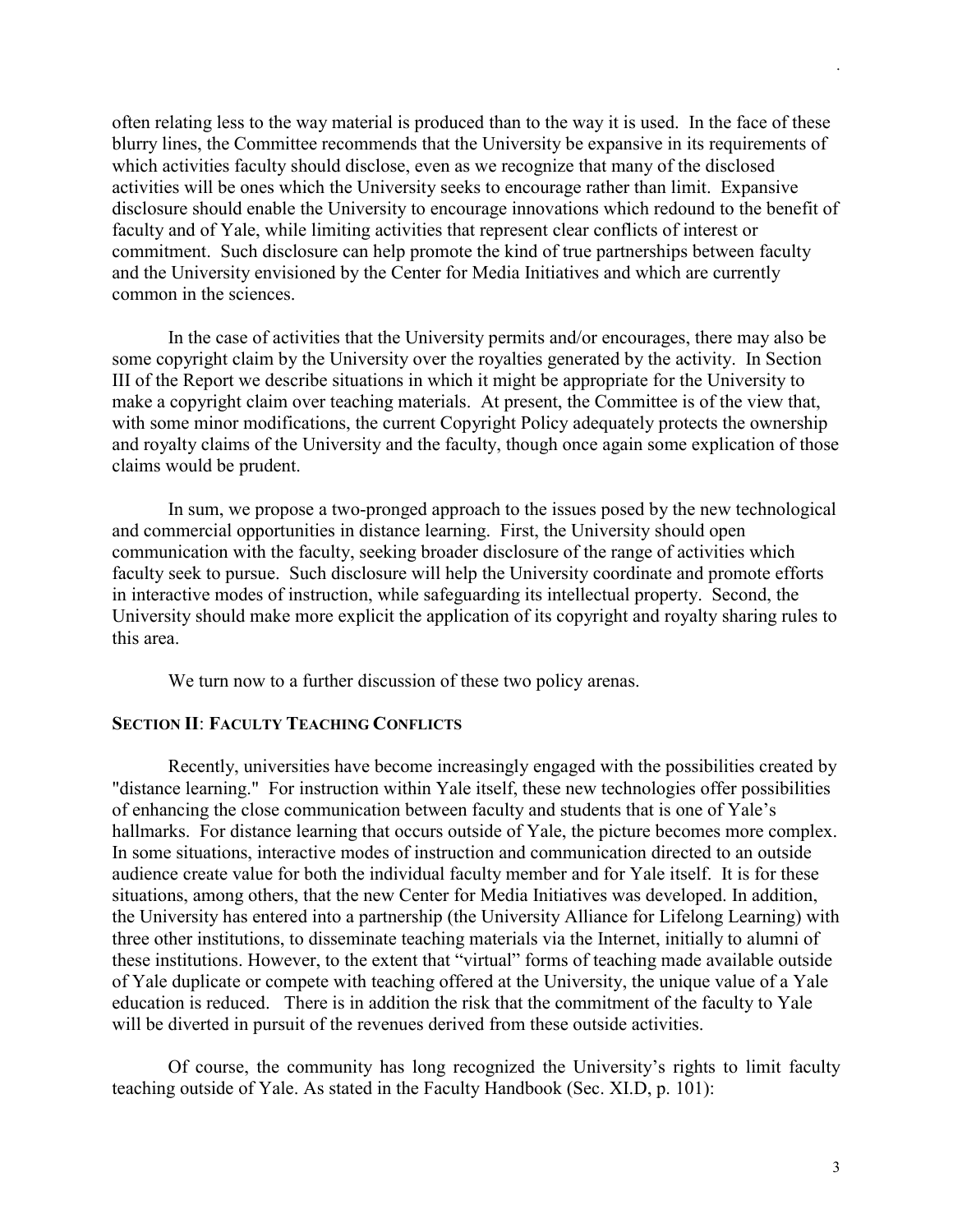The faculty, in considering relationships with non-University institutions, must be guided by the principle that such relationships must not be in conflict with the general interests, policies and mission of the University.<sup>1</sup>

The Committee suggests that the University disseminate a clarification or explanation of this policy, stressing that in order to avoid conflicts of interest and commitment faculty members who wish to teach elsewhere, including through audiovisual and/or interactive representations, should obtain prior University approval. Teaching elsewhere has historically been controlled by the University because of its potential effect on the core education mission of the school. Accordingly, the Faculty Handbook explicitly mandates that "[e]mployment during the academic year at other educational institutions is prohibited by the Corporation unless specifically approved by the Provost." Faculty Handbook XI.D.2.

In the case of the broad class of activities known as "distance learning," the lines between activities that are mutually beneficial to Yale University and to its faculty, and those that potentially undermine Yale's position, are somewhat less clear. In part for this reason, the Committee recommends a policy of prior approval, rather than a simple extension of the blanket prohibition suggested by the Faculty Handbook provision cited above. It is expected that, over time, a body of common law will develop in this area as it has in others, allowing for the promulgation of more well-defined blanket rules about permissible activities. For example, traditionally allowed activities such as presentations of seminars and lectures at conferences or other institutions, delivering summer courses, serving as visiting professor during unpaid academic leaves, would all continue to be permitted even if they are remunerated. For certain other activities, however, discussion and negotiation seem more appropriate at this point, and this requires appropriate disclosure.

Even with prior approval being required, of course, the distinction between what is included and what is not may be difficult in some cases. At present, faculty teach at a distance through the written word; indeed such "teaching" is integral to the mission of a great university. Drawing lines between this teaching -- which clearly requires no notification to the University- and more interactive distance teaching will not always be easy. In particular contexts, it may also be difficult to differentiate "teaching" from "non-teaching" activities. We recommend that "teaching" be defined to be any compensated dissemination of information as an employee, independent contractor or consultant or through sale of copyrighted material that includes visual, audio and/or interactive engagement of the faculty (in person or via some other medium). As mentioned above, this definition of teaching should exclude normal academic participation in faculty seminars or occasional lectures at other schools or research institutions.

To aid in understanding what the rule is intended to cover and not to cover, we include a discussion of several examples. It is our expectation, as we indicated earlier, that in time the

 $\overline{a}$ 

<sup>&</sup>lt;sup>1</sup>See also Yale University Policy on Conflict of Interest and Conflict of Commitment ("each member of the Yale community has an obligation to act in the best interest of the University, and must not let outside activities or outside financial interests interfere with that obligation.").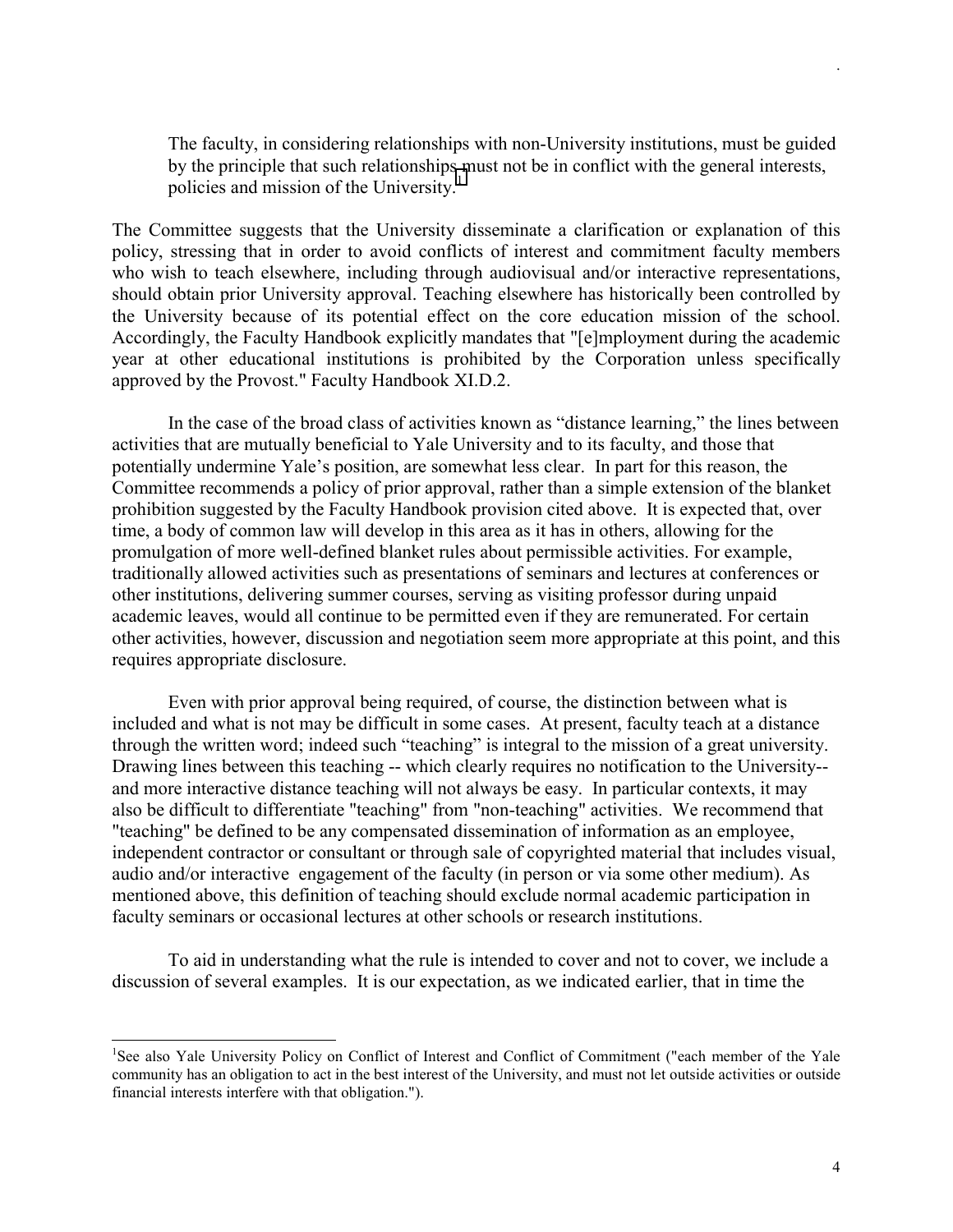university would prepare a list of clear examples of activities that are automatically allowable so that case-by-case adjudication is minimized.

The following are expected to be among the cases that are automatically allowable:

# **Example Number 1:**

Professor delivers an endowed three-lecture series (open to students, faculty and the public) at another University and receives a \$10,000 honorarium. This would not constitute a type of "teaching" that would require disclosure and prior Provost approval.

## **Example Number 2:**

Professor participates for four hours on a conference panel in which the audience consists of professors and members of the general public. This would not constitute a type of "teaching" that would require disclosure or prior Provost approval.

# **Example Number 3**:

Professor posts a plain text version of her textbook on the Internet and receives income (from either the advertising or the sale of the copyrighted material). This would not constitute a type of "teaching" that would require disclosure or prior Provost approval

The next examples would require prior approval:

# **Example Number 4**:

Professor co-teaches a semester course at another institution – leading class discussion 7 weeks of the semester and receives a \$10,000 honorarium. This would constitute a type of "teaching" that would require disclosure and prior Provost approval.

## **Example Number 5**:

Professor posts video images of a series of her lectures on the Internet for the use of students enrolled at another institution. This would constitute a type of "teaching" that would require disclosure and prior Provost approval.

## **Example Number 6:**

Professor for a fee prepares a series of videotapes for a course offered by "The Teaching Company." This would constitute a type of "teaching" that would require disclosure and prior Provost approval.

## **Example Number 7:**

Professor for a fee participates in a chat room in which she interactively answers questions of non-Yale students. This would constitute a type of "teaching" that would require disclosure and prior Provost approval.

# **Example Number 8**:

Professor for a fee delivers a series of lectures in person for an ungraded "course" to individuals possibly denominated as students but who are not working toward a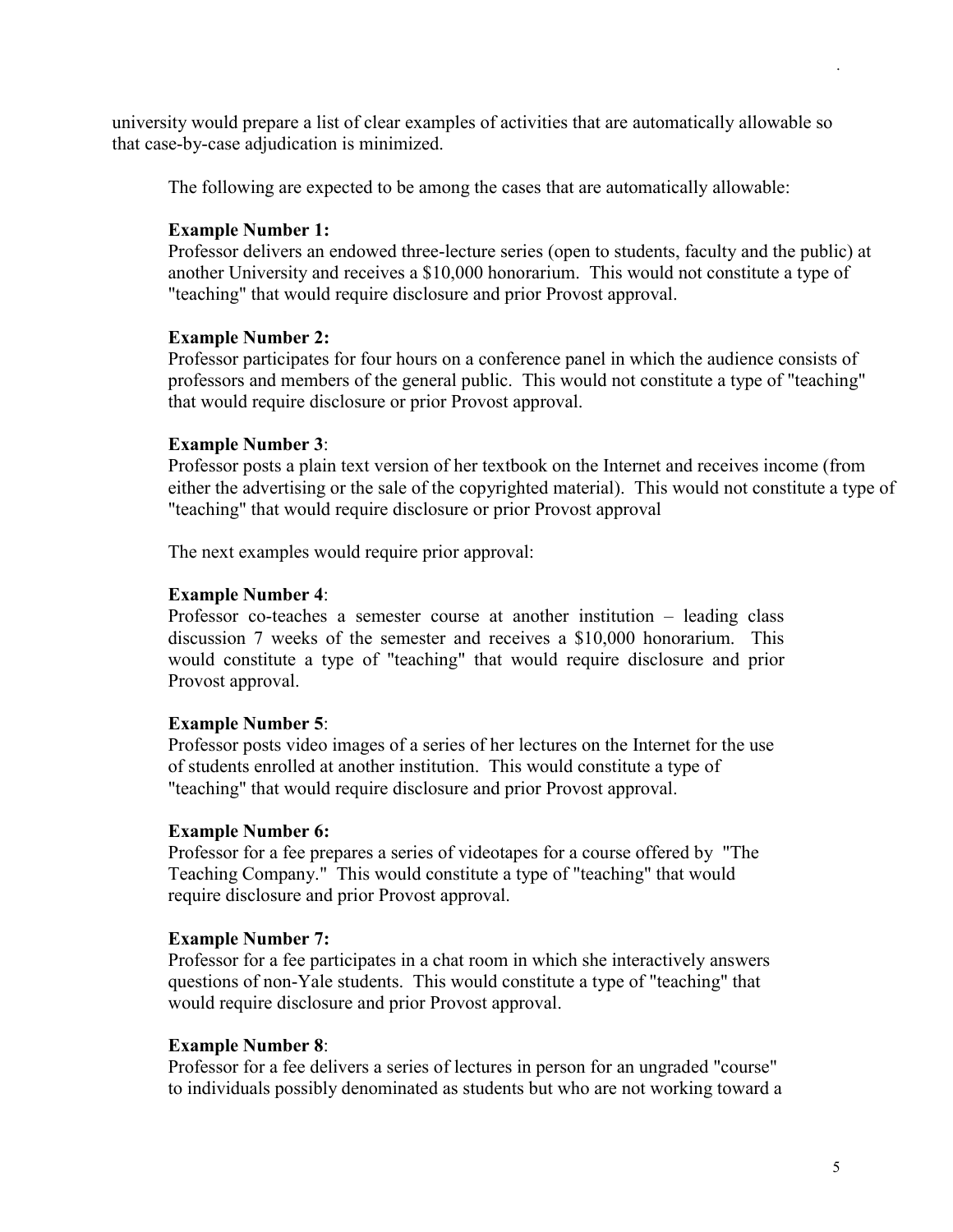degree, license or credential. This would constitute a type of "teaching" that would require disclosure and prior Provost approval.

While we are recommending a broad definition of "teaching," the new policy should emphasize that we are not prohibiting all such teaching outside Yale. Rather the policy merely requires disclosure and prior approval from the Provost's office or its designate. It is important to emphasize that it is our expectation that many such activities will be embraced by the University. The Committee recommends that the policy itself state that the approval of such requests will be guided by considerations of conflict of interest and commitment. Only when a request to teach outside Yale clearly competes with Yale's core educational mission, does the Committee recommend that it not be approved.

#### **SECTION III: THE COPYRIGHT POLICY**

 $\overline{a}$ 

 The Committee was also asked to explore the Copyright Policy of the University to determine how it applied to the products of distance learning, and whether revisions were needed in the face of technological changes. In the end, it was the view of the Committee that the current policy serves the University well, and only a modest revision is required. As in the discussion of faculty teaching, however, some more communication between the University and faculty about the current rules would be helpful. The appendix to this Report describes the suggested policy changes.

The formal Copyright Policy of Yale University assigns the property rights in books, articles and other scholarly writings to the author, except under particular circumstances. In this sense, the Copyright Policy is quite different from the Patent Policy, which assigns property rights over inventions to the University. While one can identify some differences in the production process involved in patentable versus copyrightable material, $<sup>2</sup>$  which could then be</sup> used to justify the difference between two policies, in fact, much of the difference arises from the interplay of history and tradition rather than the working out of academic or economic common sense. At Yale and at other universities, faculty have historically exercised ownership rights over the books and articles they create, while university inventors have not. As Yale re-thinks its own copyright policy, it needs to be aware both of the historical convention and the market realities created by the copyright practices of other universities. In particular, trying to assert ownership claims over materials -- like books -- that have historically belonged to faculty is clearly much less justifiable than asserting similar claims over intellectual property resulting from new information technologies, where there have been no historical rights. Indeed, in designing policies around new technologies it may be wise to view the current university policy vis-à-vis books as an historical artifact rather than a policy precedent.

In practice, faculty often produce material which has commercial potential using new technologies with active cooperation of the university. At Yale, the Center for Media Initiatives and more generally the ITS Department of Academic Media and Technology, are taking a lead in working with faculty to develop new products. Under these circumstances, we would expect

 $2^{2}$  For example, the production of inventions typically involves more university resources than does the production of a book or article. Note, however, that there are exceptions to this rule when significant University resources have been expended.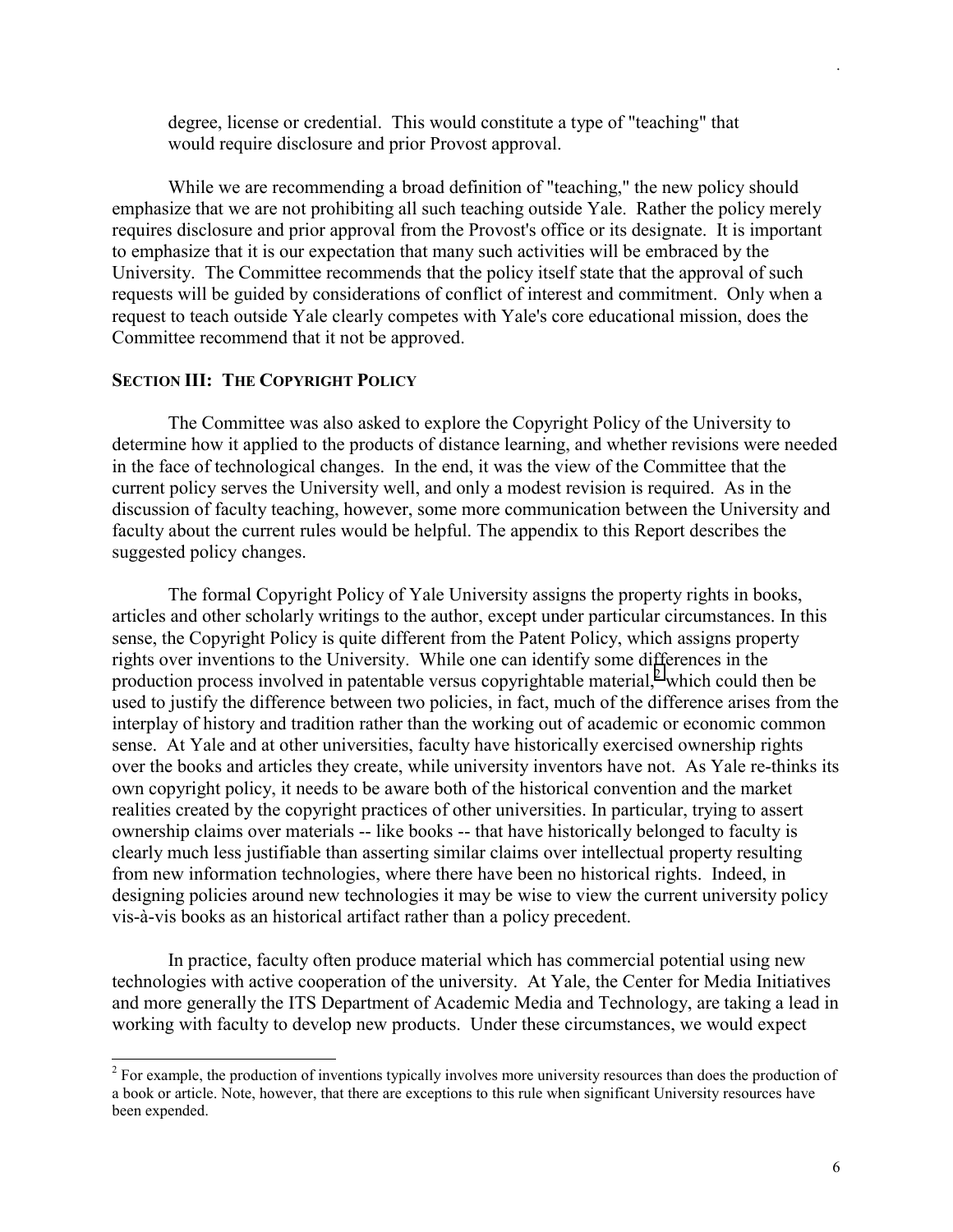royalty-sharing issues to be resolved before any project starts. Indeed, at present there are a number of initiatives going on in which the University and faculty are actively partnering and issues of ownership have been easily resolved. More complicated questions arise when faculty undertake activities without active university cooperation. In this case, the disclosure requirements described earlier will be helpful in allowing early discussions of copyright claim and royalty sharing issues.

As a consequence of history and practice the current Yale Copyright Policy assumes faculty ownership, except under certain "exceptional cases" in which the University stakes an ownership claim. This structure, under which faculty own the rights to copyrighted material unless certain conditions hold, exists in most of Yale's peer schools as well. In the Yale policy, there are three cases in which University ownership is asserted: material which results from assigned tasks; material which is patentable as well as copyrightable; and certain "special circumstances."<sup>3</sup> Similar exceptions are carved out in the policies of other universities, as the attached survey provided by the Office of Cooperative Research indicates. In what follows, we expand on the last category with particular attention to information technologies. In many cases, the ways in which the new media are used rather than the means by which they were produced, creates ownership claims for the university.

#### **What Circumstances Create University Ownership?**

The current Yale University copyright policy makes an ownership claim for the University based on "unusual commitments of resources." The committee recommends (see the appendix) that the language of this provision be changed to read "substantial commitment of resources." We do not mean to include under "substantial" resources normal use of Yale's libraries, faculty offices, departmental office equipment or University owned personal computers, or identification of an individual as a faculty member at Yale.

In the current policy, a range of different types of resources are relevant for University ownership. Resources used can be **financial, such as use of University staff or students, and use of University materials or facilities, or they can involve the University name and reputation**. The use of student images is covered under the human subjects supervision and creates issues well beyond ownership claims. 'Substantial commitment of resources' will clearly be an elastic term, and some case-by-case interpretation will be required to implement the policy. Substantial resources might for instance be the use of the services of the Center for Media Initiatives, or the operation of a website on a Yale server maintained by a person on the Yale payroll.

#### **Other examples:**

 $\overline{a}$ 

**IN THE EXAMPLES THAT FOLLOW, THE LINCHPIN OF THE UNIVERSITY CLAIM IS NOT FINANCIAL RESOURCES, BUT THE USE OF THE YALE NAME. THESE CASES ARE LIKELY TO BE THE TRICKIEST IN THE NEW TECHNOLOGICAL ENVIRONMENT BECAUSE THEY ARE THE MOST LIKELY TO OCCUR WITHOUT PRIOR KNOWLEDGE OF THE UNIVERSITY.** 

 $3$  In addition, in cases of sponsored research, ownership rights are typically specified in the agreement.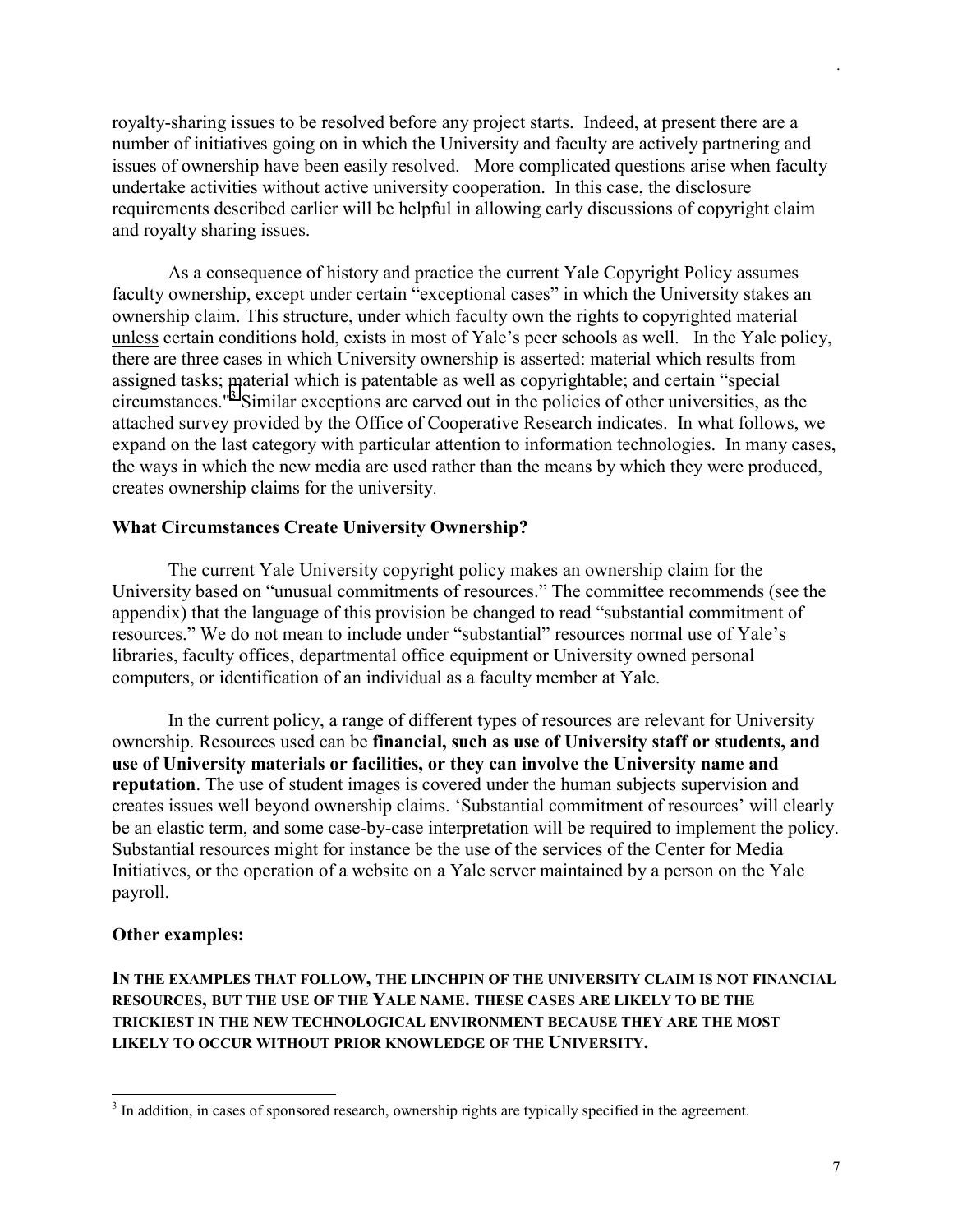a) A Yale Professor has his or her lectures, that were developed for a Yale course, videotaped for distribution and sale. The taping was done through an independent company, without using university financial resources. The taping is done on Yale premises in a recognizable Yale facility.

**Analysis:** In this case, a University claim would derive from the appeal to Yale's name and reputation by creating the impression that this was a videotaped Yale course.

Contrast this case with the following:

b) A Yale Professor delivers a set of lectures in a studio outside of Yale and markets them under an independent name, while being acknowledged as a "Yale Professor of X."

**Analysis:** Here, there is no university claim to royalties, inasmuch as Yale has no legal right to prevent an individual from identifying him or herself as a Yale professor. Notice, however, that this case does trigger a required disclosure under the rules described in Section II of this document.

A more complicated, intermediate case is as follows:

c) A Yale professor delivers a set of lectures which are clearly identified as the same as in a course taught at Yale. The tapes are produced and distributed by an independent firm, without use of Yale physical facilities or explicit reference to the University.

**Analysis:** This case is in a gray area because there is implicit use of the Yale name and reputation. Some universities – Johns Hopkins, for example – seem to be taking the position that course development falls under the definition of 'work for hire' and is thus covered under the 'assigned task' provision in their (and our) policy. In the past, before technology enabled the commercialization of courses, most faculty believed that they "owned" their courses. Syllabi and course materials were and still are distributed widely to students, much to the benefit of education generally. It is in the commercializing of this product that the issue of ownership crops up, but we have found no simple resolution in this case.

 As in the case of the guidelines for faculty disclosure, the Committee anticipates that, over time, a body of common law on royalty sharing rules will emerge. The examples above provide a flavor for the kinds of situations likely to arise, but are, of course, only a beginning.

#### **SECTION IV: CONCLUSION**

 The University and its faculty are on the cusp of technological and commercial opportunities that may forever change the transmission of knowledge on the Yale campus and beyond. In the natural sciences, both Yale and the greater community have long benefited from the partnership and sharing of resources between faculty and the University, and at times, the outside community. Trying to navigate in a world in which this same sense of partnership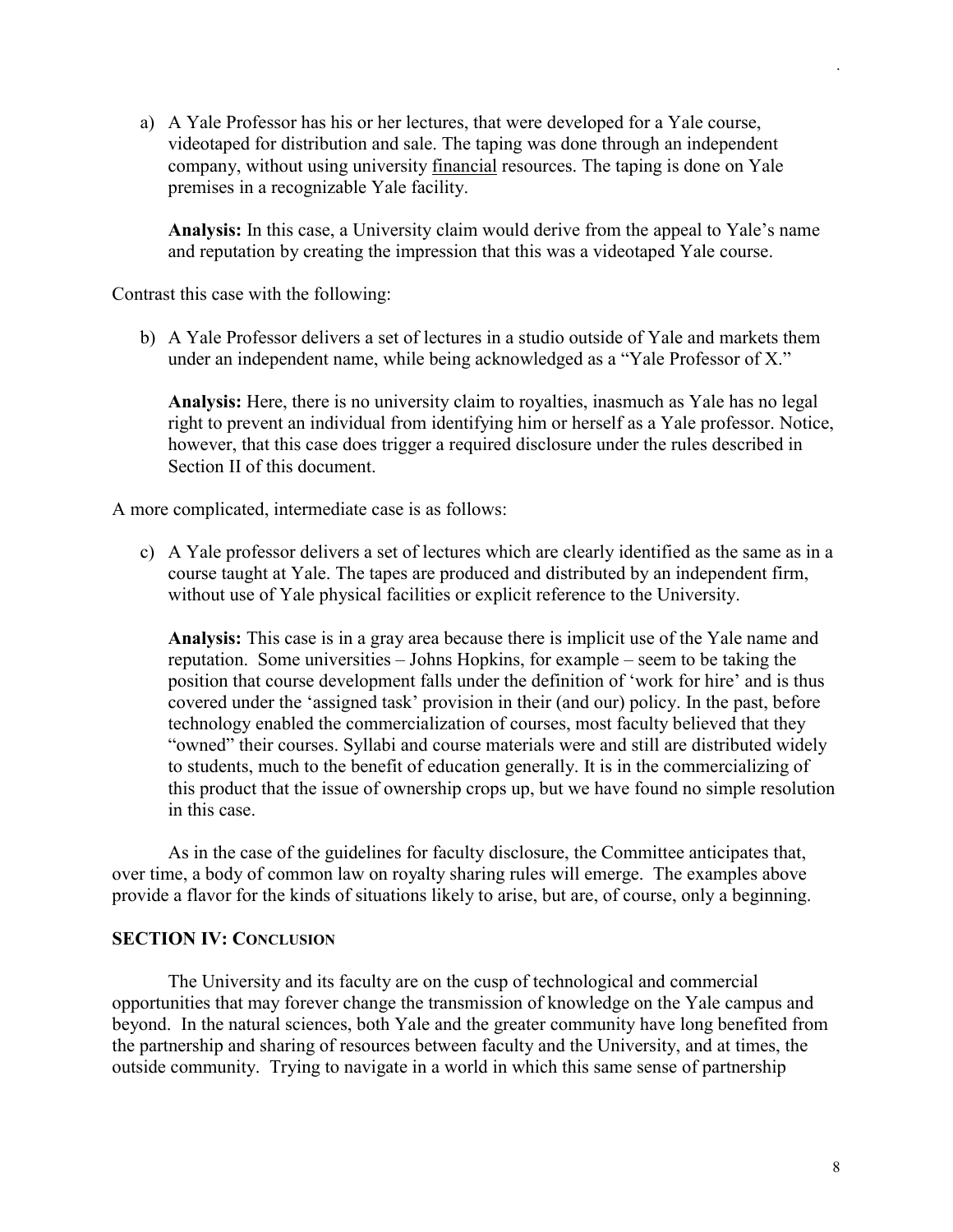affects the core activity of the University—its teaching—is a major challenge as we move forward. The Committee views this report as a first step along the path.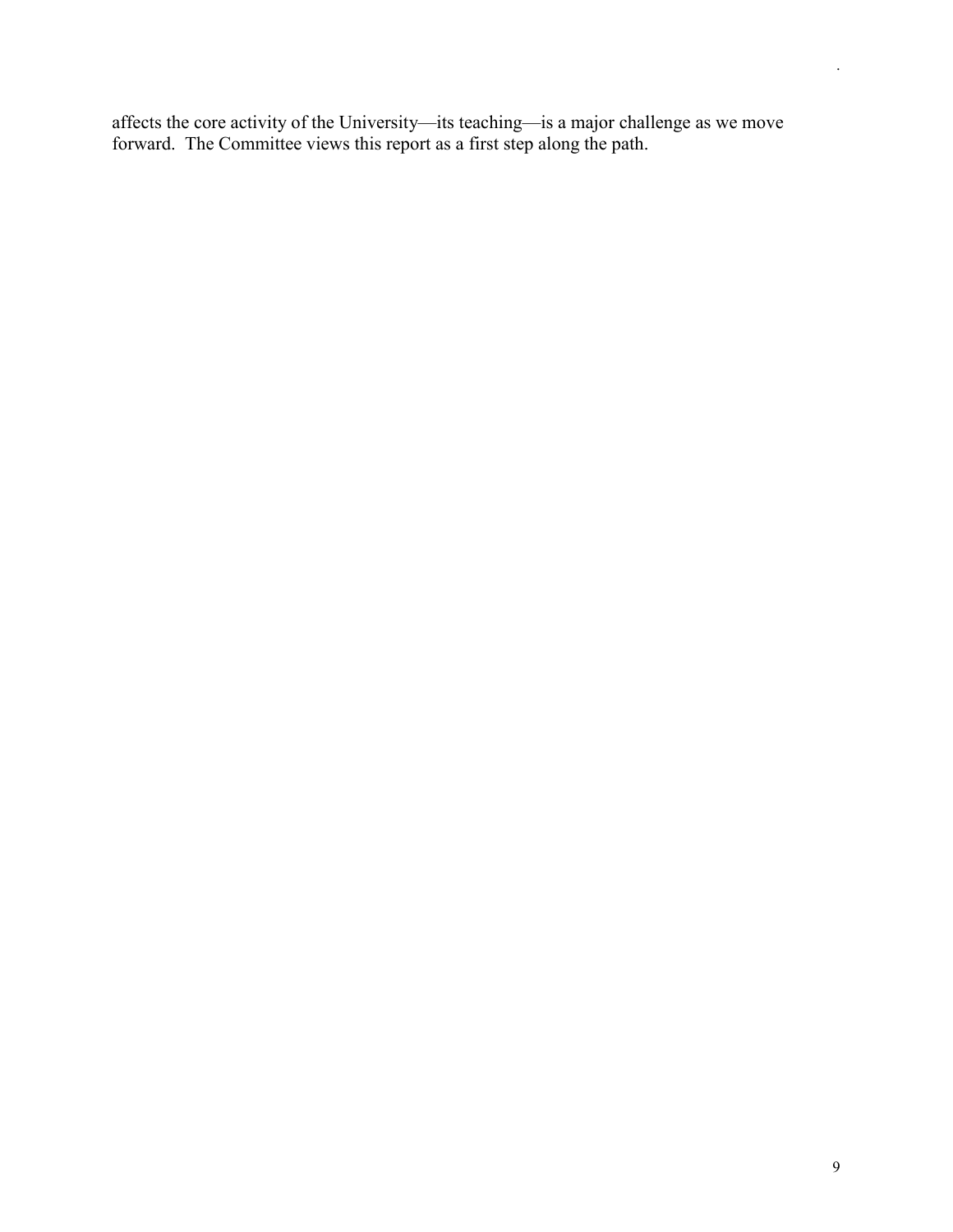#### **APPENDIX: POLICY AMENDMENTS**

The Committee is of the view that the University's best interests would be served if issues involving distance learning were treated under its current rules, rather than through a new policy. In our deliberations, however, we did uncover several areas, both in the Faculty Handbook and the Copyright Policy, where some amendment of current policy might be helpful as the University confronts the new technology. In the case of the Faculty Handbook and Conflict of Interest and Commitment Policy, we have suggested broad areas of concern. The Committee has not attempted to draft language for these policies. In the case of the Copyright Policy, the clear purview of the Committee, specific language is suggested.

#### **AMENDMENTS TO THE FACULTY HANDBOOK**

As we indicated earlier, the current Faculty Handbook (p. 102) expressly prohibits employment at other educational institutions during the academic year, unless specifically approved. In practice, such approval is rare. In order to signal faculty about the applicability of these rules to the distance learning situation, we recommend that amendments be considered in the following three areas:

- 1. Participation in distance learning ventures at any time in the calendar year, whether or not for profit, requires prior approval.
- 2. The rules apply to teaching via audio and visual representation of the faculty, as well as teaching in person.
- 3. The rules apply to a broad definition of teaching, which includes work for payment as an employee, independent contractor or consultant or through sale of copyrighted material that includes visual and/or audio representation of the faculty to students working toward a degree, license or credential or in an educational setting in which the audience are denominated as students or are said to be taking part in a class, lecture, seminar, course or the like.

We note that in the context of distance learning item 1 is less salient, given that once a product is created, there is no control over the part of the calendar year in which it can be used. Nevertheless, an amendment to the Handbook may make these matters clearer.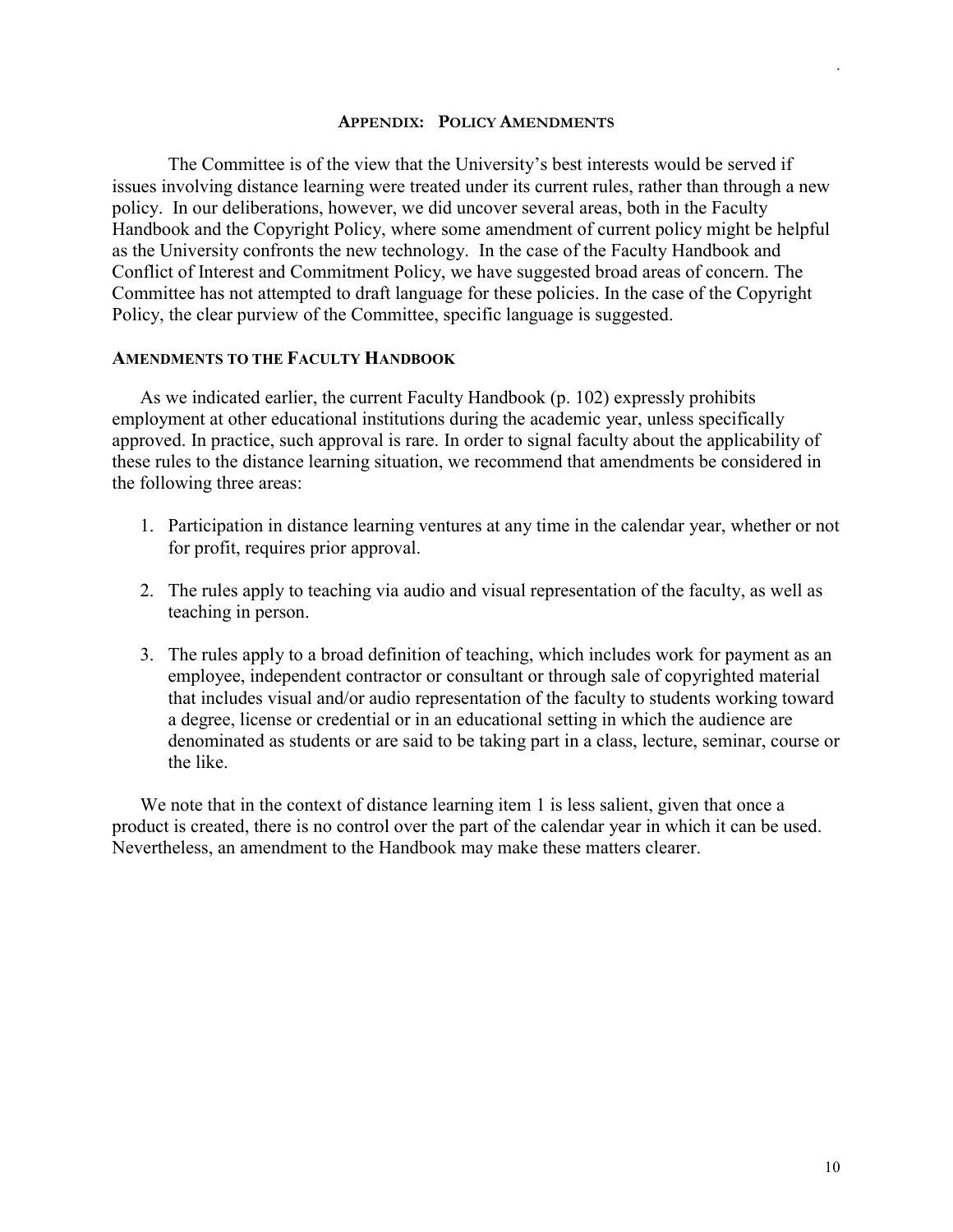#### **AMENDMENTS TO THE COPYRIGHT POLICY**

The committee recommends the following changes in the current copyright policy. These changes are first displayed in "strikeout" form, highlighting what is new (underlined) and what has been deleted (struck out). The strikeout version is then followed by the full text of the proposed new Copyright Policy.

\*\*\*\*\*\*\*\*\*\*\*\*\*\*\*\*\*\*\*\*\*\*\*\*\*\*\*\*\*\*\*\*\*\*\*\*\*\*\*\*\*\*\*\*\*\*\*\*\*\*

Proposed changes:

# Yale University Copyright Policy

#### 1. General.

In the course of teaching, research and other intellectual and administrative activity at the University, faculty, staff, postdoctoral fellows and postdoctoral associates, students and others may create works that are protected by copyright. The federal Copyright Law provides that most original works of authorship are protected by copyright automatically when they are fixed in tangible form. Copyrightable works of authorship include, among other categories, books, articles and other written works; musical and dramatic works; pictures, films, videos, sculptures and other works of art; computer software; and electronic chip designs. Works by Yale faculty, staff, postdoctoral fellows, postdoctoral associates and students may be found in any of these categories. As a matter of fundamental policy, the University encourages the wide dissemination of scholarly work produced by members of the Yale community, including copyrightable works.

2. Ownership.

Under the Copyright Law, the copyright to a work created by a person in the course of his or her employment belongs to the employer rather than to the individual creator. The law provides, therefore, that works created by faculty members in the course of the their teaching and research, and works created by staff members in the course of their jobs, are the property of the University.

It is traditional at Yale and other universities, however, for books, articles and other scholarly writings by a faculty member to be deemed the property of the writer, who is considered to be entitled to determine how the works are to be disseminated and to keep any income they produce. This tradition reflects the University's commitment to encourage members of the Yale community to write and to publish what they wish. In recognition of that longstanding practice, the University disclaims ownership of works by faculty, staff, postdoctoral fellows and postdoctoral associates and students, whether in traditional or nontraditonal forms except in the following cases: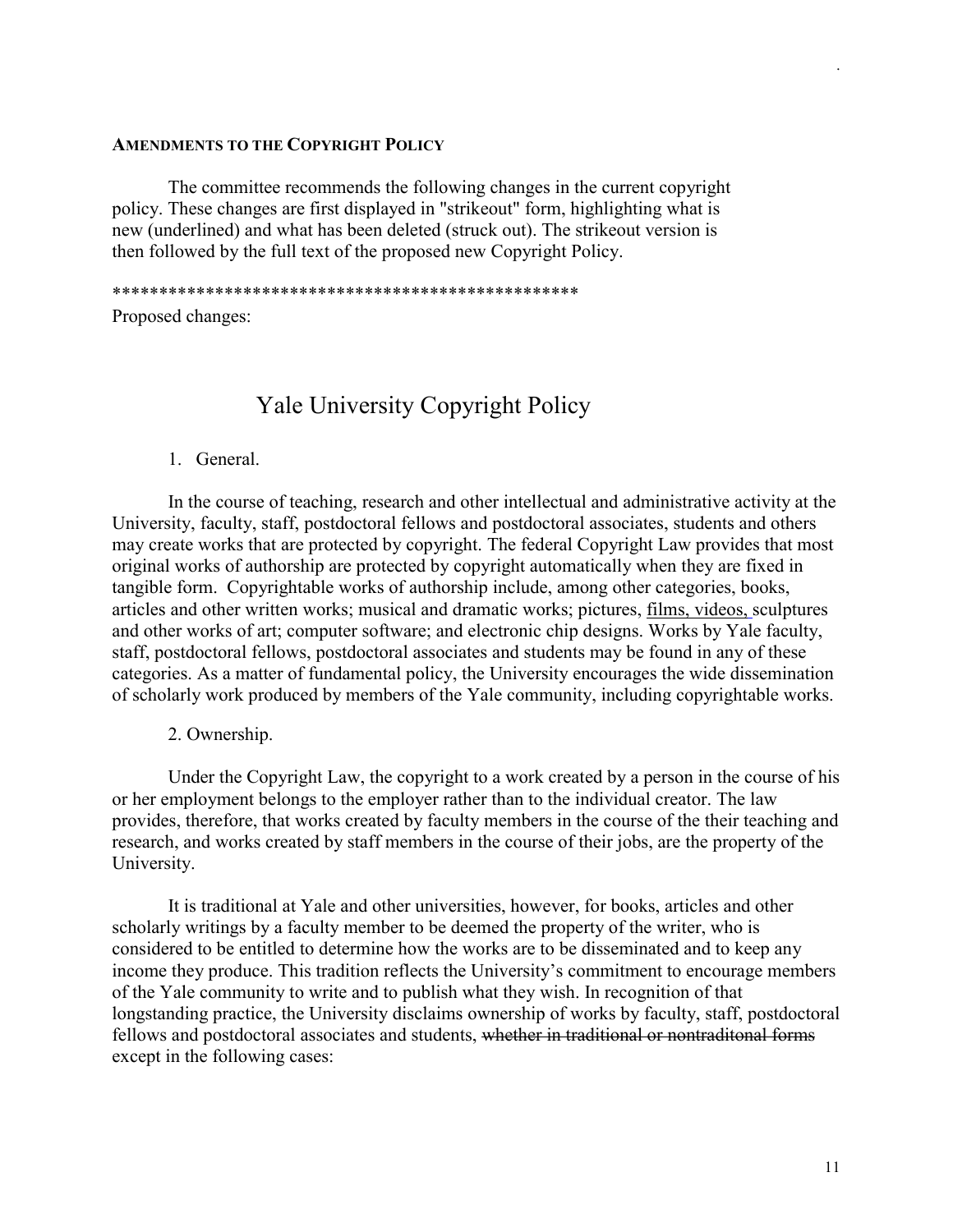a. Assigned Tasks: ………… ………..

## d. Special Circumstances Commitment of University Resources

Where When the University makes substantial commitments of resources to, or expenditures of resources for, a project, the University may be entitled to ownership of any works created. The term "substantial" is not meant to include ordinary use of Yale's libraries, faculty offices, departmental office equipment or University owned personal computers. The Provost will determine whether such substantial commitments exist in a particular case and whether the University ought therefore not to disclaim ownership of such works. Where feasible, the Provost will make this determination before the work is created and at the beginning of the project, and will so inform the principal investigator or other responsible faculty member.

In any case in which there is a question about the University's ownership of a work, the issue will be decided by the Provost after review by in consultation with the Committee on Cooperative Research, Patents and Licensing and the Office of the General Counsel.

#### \*\*\*\*\*\*\*\*\*\*\*\*\*\*\*\*\*\*\*\*\*\*\*\*\*\*\*\*\*\*\*\*\*\*\*\*\*\*\*\*\*\*\*\*\*\*\*\*

Full text of proposed new policy:

# Yale University Copyright Policy

Table of Contents:

- 1.General
- 2.Ownership
- 3.Students and Postdoctoral Fellows
- 4.Use of Income from University-Owned Works
- 5.Assistance from the Office of Cooperative Research
- 6.Modification: Effective Date

## 1. General.

In the course of teaching, research and other intellectual and administrative activity at the University, faculty, staff, postdoctoral fellows and postdoctoral associates, students and others may create works that are protected by copyright. The federal Copyright Law provides that most original works of authorship are protected by copyright automatically when they are fixed in tangible form.

Copyrightable works of authorship include, among other categories, books, articles and other written works; musical and dramatic works; pictures, films, videos, sculptures and other works of art; computer software; and electronic chip designs. Works by Yale faculty, staff, postdoctoral fellows, postdoctoral associates and students may be found in any of these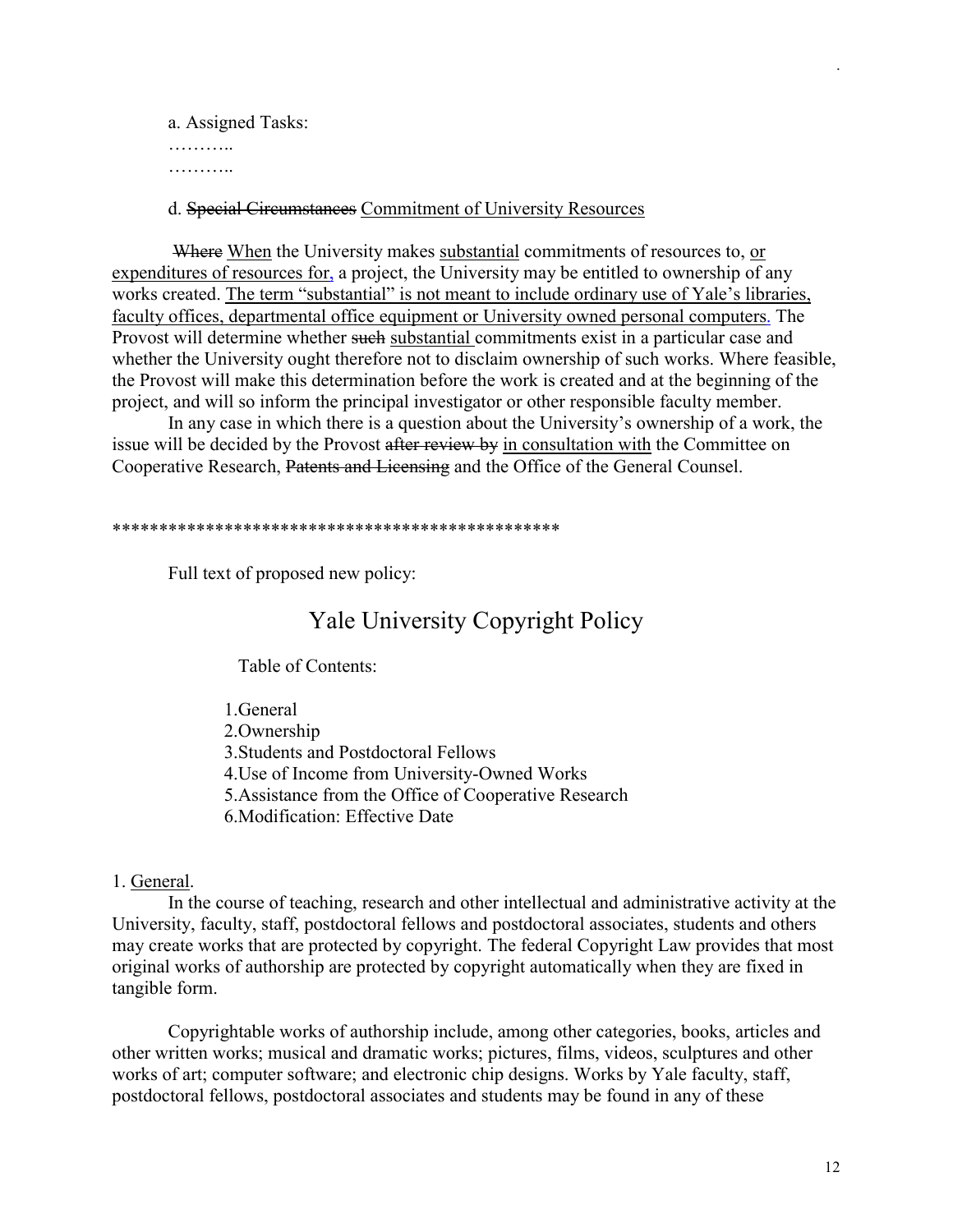categories. As a matter of fundamental policy, the University encourages the wide dissemination of scholarly work produced by members of the Yale community, including copyrightable works.

## 2. Ownership.

Under the Copyright Law, the copyright to a work created by a person in the course of his or her employment belongs to the employer rather than to the individual creator. The law provides, therefore, that works created by faculty members in the course of the their teaching and research, and works created by staff members in the course of their jobs, are the property of the University.

It is traditional at Yale and other universities, however, for books, articles and other scholarly writings by a faculty member to be deemed the property of the writer, who is considered to be entitled to determine how the works are to be disseminated and to keep any income they produce. This tradition reflects the University's commitment to encourage members of the Yale community to write and to publish what they wish. In recognition of that longstanding practice, the University disclaims ownership of works by faculty, staff, postdoctoral fellows and postdoctoral associates and students, except in the following cases:

a. Assigned Tasks. The University will own the copyright to works created (i) by staff members or postdoctoral fellows or postdoctoral associates in the course of their assigned duties of employment, (ii) by student employees in the course of their assigned duties of employment, including duties as teaching or research assistance, or (iii) by faculty members as part of an assigned task where the assignment explicitly states that the work will be owned by the University.

b. Outside Agreements. Where copyrighted materials are developed by an investigator in the course of sponsored research funded by an outside agency pursuant to an agreement approved by the Office of Grant & Contract Administration (Medical School Office) or the Office of Cooperative Research, ownership of the copyright will be determined by the applicable terms of the funding agreement.

c. Patentable Works. Where a copyrighted work, such as certain computer software, is also patentable, the University Patent Policy will apply to it, notwithstanding any inconsistent provisions of this policy.

d. Commitment of University Resources. When the University makes substantial commitments of resources to, or expenditures of resources for, a project, the University may be entitled to ownership of any works created. The term "substantial" is not meant to include ordinary use of Yale's libraries, faculty offices, departmental office equipment or University owned personal computers. The Provost will determine whether substantial commitments exist in a particular case and whether the University ought therefore not to disclaim ownership of such works. Where feasible, the Provost will make this determination before the work is created and at the beginning of the project, and will so inform the principal investigator or other responsible faculty member.